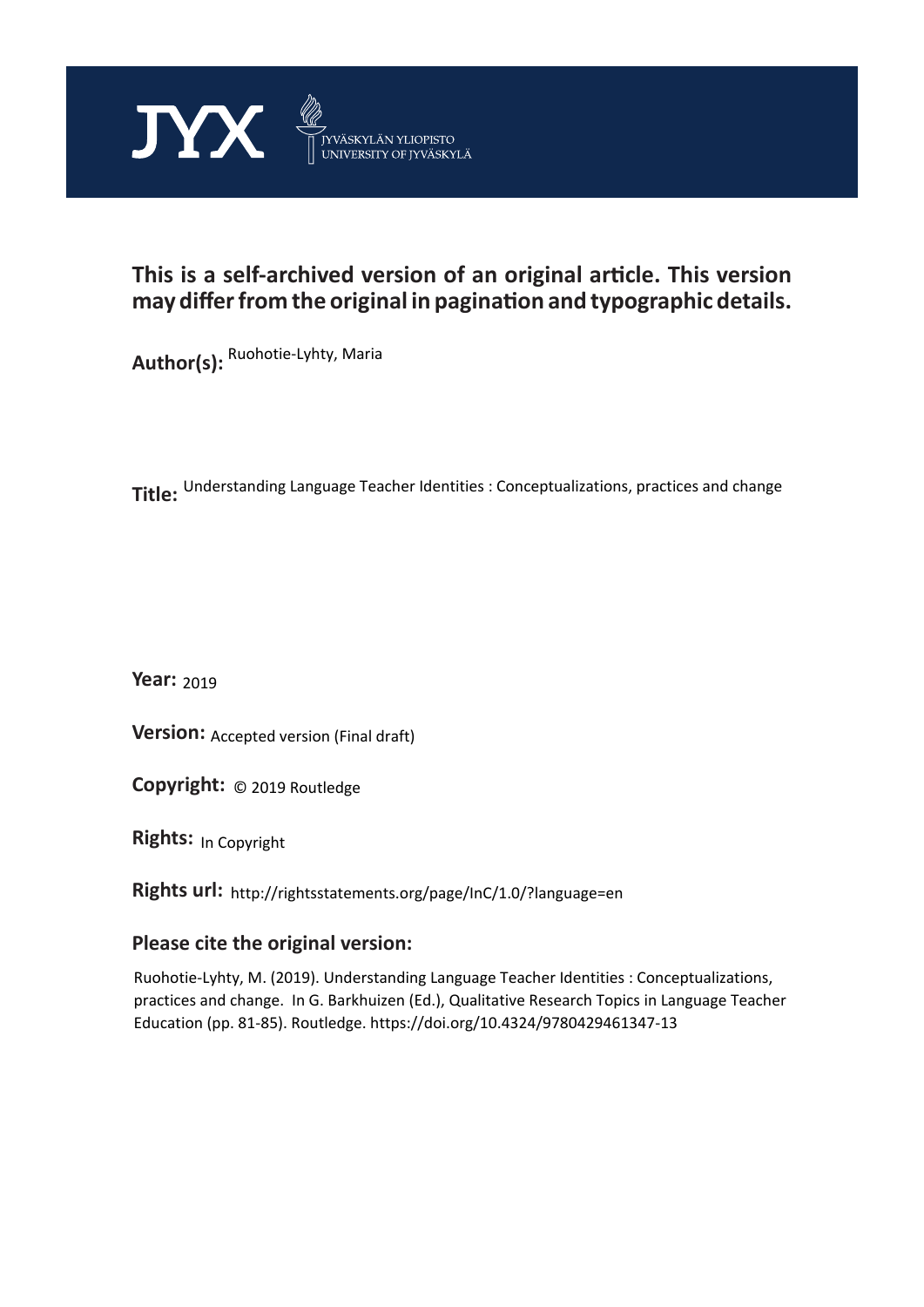## CHAPTER 13

# **Understanding language teacher identities: Conceptualizations, practices and change**

Maria Ruohotie-Lyhty *University of Jyväskylä, Finland*

I have been a foreign language teacher and language teacher educator for 15 years. These years have included happy, joyful, hilarious, surprising, boring, emotional, sad and frightening experiences with my students and colleagues. Experiences that have challenged my beliefs about language teaching and made me rethink my teaching and my identity as a teacher. Today, as a language teacher researcher and teacher educator, I consider my priority to better understand these processes of change that every teacher has to go through in developing their identities and language teaching practices. I believe these processes are of great importance for the development of language teaching at large. This has resulted in me focusing on language teacher identities and especially on the study of narratives that capture the emotional richness of human experience. To me, listening to practitioners' stories of their professional lives provides me with the opportunity to understand what the essential questions of language teaching are. To reach an understanding of the identity development process as a whole, I have studied both pre- and inservice language teachers' identities and identity development. I have also developed pedagogic models to support these processes. In this chapter, I present some new approaches and questions in language teacher identity research that could facilitate a better understanding of the work of language teachers, and as a consequence help us to support them in that work.

## **Choosing a research topic**

I believe that good research topics should also somehow be connected to our life-histories and lived experiences. In addition, for a research topic to be current it should be a topic that we really want to explore and invest our time and effort in. We should ask ourselves which phenomena interest us. For me, as a beginning researcher the first people I decided to go to were other newly qualified teachers. I wanted to better understand my own and their experiences of struggling with the challenges of teaching. Their views helped me to build my understanding of the difficulties and potentialities of the beginning phase of teaching languages, and they also led me to discover my major research area. As a consequence, researching in-service language teachers' experiences also made me reconsider teacher education practices from the point of view of identity development. I became active in developing practices that organized learning differently to support identity development. This cycle of research has continually inspired even more questions.

In addition to the above, I would suggest a researcher first take time to consider what has been problematic, odd, or interesting for him/her as a language learner and/or teacher. Emotions provide good ways of finding topics that are worth investigating. Negatively experienced emotions challenge us to better understand ourselves and others. Choosing a topic can also be guided by our future hopes for a career. If interested in university teaching, for example, a topic might be found in this area. Good research topics are often quite near to us. Whose stories would you like to hear? Who would you like to understand? A good topic addresses a problem that other people also often recognize. In addition to being personally significant, we should therefore

**Kommentoinut [JL1]:** I changed topical to current and removed the word sponsor-friendly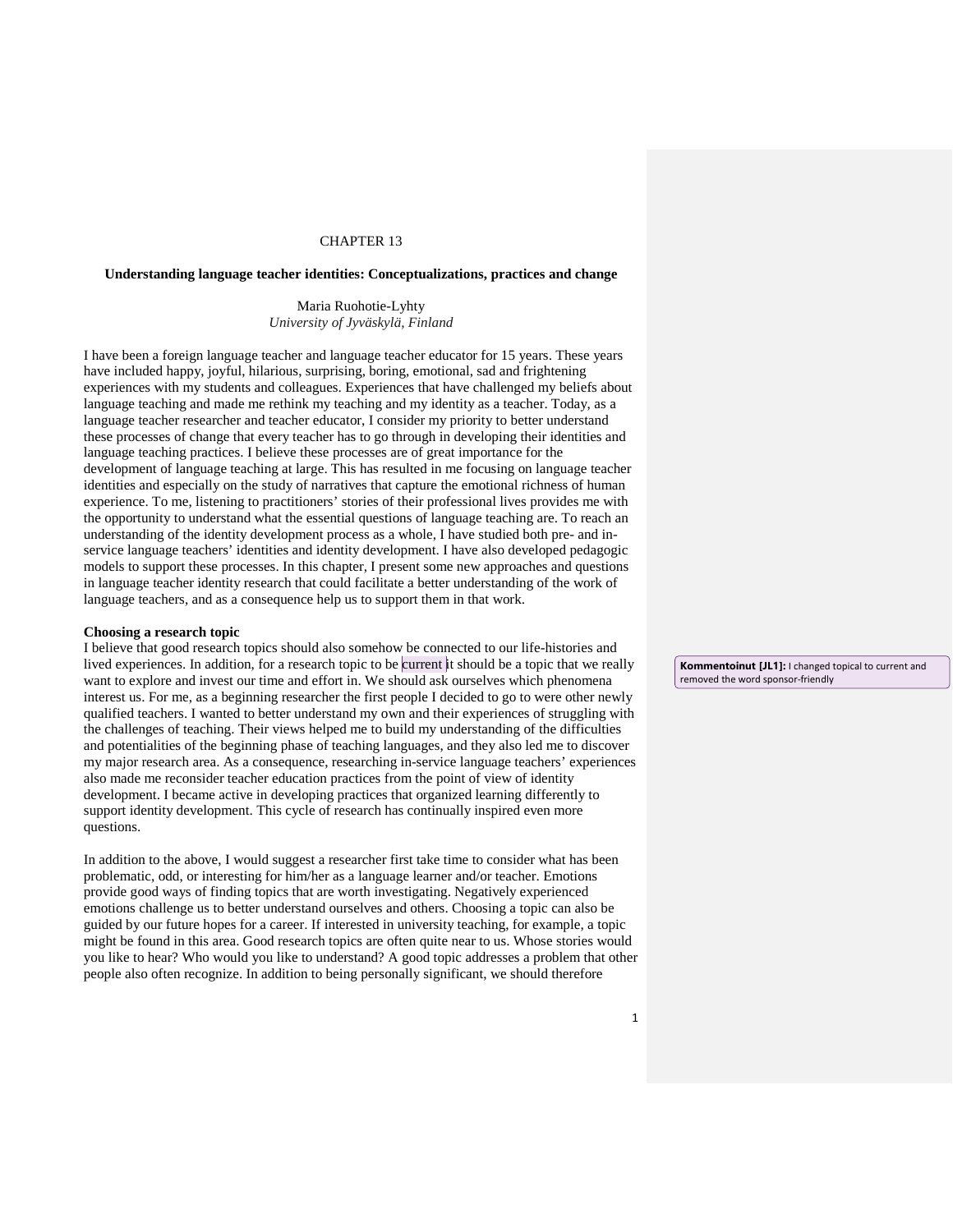consider the value of the topic in a broader context. Research in education is always about solving real life problems connected with learning and teaching.

#### **Current and future topics**

#### *Conceptualizations of language and language teacher identities*

During the past decades, the understanding of language has changed considerably, from being a system to a resource for participation and learning. Despite this considerable change, and the consequent changes in the content of the academic study of language, little research has focused on language teachers' conceptualizations of language as part of their professional identities. This is surprising in the light of the vast literature on language learner and teacher psychology. From a practical perspective, these conceptualizations are, however, at the very center of language teacher identities. The central role of language as both the goal and medium of instruction makes language teaching different from teaching other subjects. This relationship between teachers' conceptualizations of language and their identities mediates the professional practice of teachers in significant ways. Teachers are considered as gatekeepers in the classroom. Their ways of understanding language has a significant impact on building learning environments and learning itself (Borg, 2006). No change can permeate schooling and language teaching practices unless it is considered meaningful and worth investing in by practicing teachers. By understanding teachers' ways of conceptualizing language as part of their professional identities, it would also be possible to design better teacher education and in-service training for teachers. To study this topic, interviews, visual or written narratives might offer a possible starting point.

#### *Language teachers' identities and practices*

In addition to being constructed in talk teacher identities are also enacted in teaching practices (Varghese, Morgan, Johnston & Johnson 2005; Trent, 2014. The studies on language teachers have until now mostly focused on narrative forms of data enabling the exploration and understanding of discourses. However, not much attention has been paid to the study on classroom practices in the field of teacher identity research. In our attempts to understand more thoroughly the identities of language teachers, I believe a focus on their practices would be crucial. It would complement our understanding based on teacher narratives in significant ways.

To connect the narrative study of language teacher identities to the study of teaching practices, think-aloud protocols and stimulated recall methods could be valuable tools. Also, teacher blogs, that have already to some extent being introduced in teacher research projects (Golombek & Doran, 2014), could help to gain a more day-to-day perspective on the phenomenon. Ethnographic methods including classroom observation and artefacts, portfolios and teaching materials could also help in understanding the connection between identities and practices.

#### *Teacher identities in the midst of change*

Language teacher research has shown that periods of change play in important role in identity development (Kalaja, Barcelos, Aro & Ruohotie-Lyhty 2016). Transitions and changes in the contexts and contents of work cause individual teachers to reconsider identities and practices. In the field of general teacher research, several studies have addressed the significance of transition phases and changes in curriculum for teacher identities and beliefs. The study on language teachers has until now shown less interest in the significance of contextual and societal changes for language teacher identities. However, there has been some research on the significance of

**Kommentoinut [GB2]:** please add this to reference list at the end

It is now added

**Kommentoinut [GB3]:** 2015 in reference list, which is it?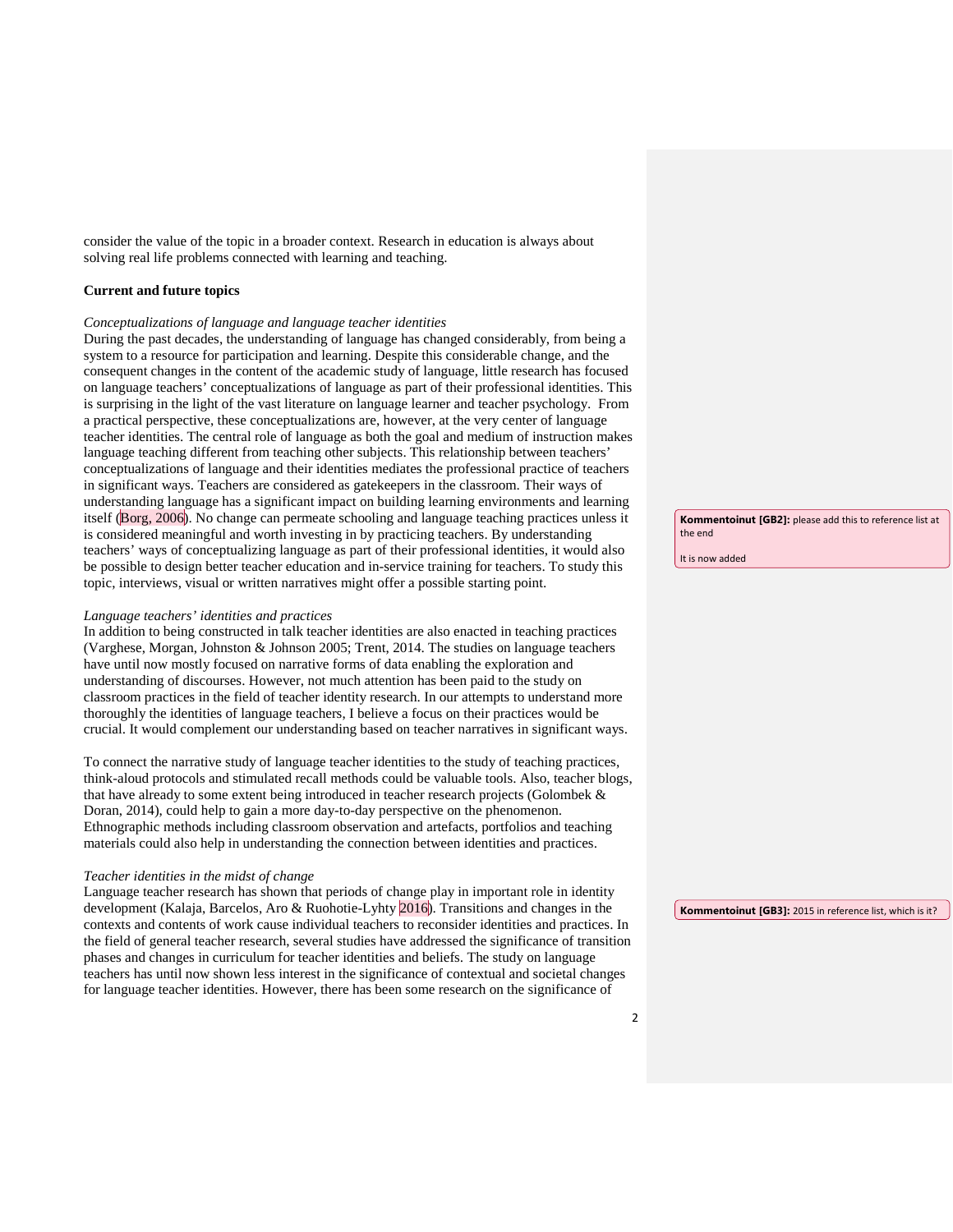teacher education and transition to full time teaching for language teacher identity development (e.g., Kayi-Aydar, 2015). In the midst of micro and macro level educational and societal change an understanding of the subsequent change in language teachers' work and its relationship to teacher identity development could offer a valuable perspective needed to develop teaching and learning of languages in different contexts.

This kind of research often necessitates a longitudinal perspective. Studying teacher identities in transition periods needs to take into account not only their immediate reactions, but the long-term significance of these changes for language teacher identity development. Conducting interviews both individually and in groups could be a valuable data collection method. A more participatory method in the form of discussion groups for teachers during a change could also provide institutional insights into the different phases of the process.

#### *Language teacher identity development across the career span*

As indicated above, some language teacher research has already focused on the processes that are significant in beginning language teacher development (e.g., Kayi-Aydar 2015 Ruohotie-Lyhty, 2013). In contrast, the development of teacher identities after the induction period has received less attention. Previously, it has been assumed that experienced language teachers have remained rather stable in their ways of teaching. The understanding of individual teacher development has, however changed to recognize the need and possibility for continuous development in teachers' identities and practices (Kalaja, Barcelos, Aro & Ruohotie-Lyhty 2016). Until now, however, we have little understanding of the ways in which this development takes place after the beginning phase. To me, this kind of research would help us to see the processes involved in teacher development more holistically.

For this kind of study life-history narratives could offer a useful approach. Teachers could be asked to draw a timeline of their past and present experiences. Another perspective could be offered by group interviews with teachers of different ages or longitudinal case studies that would follow individual teachers' development over a longer period of time.

#### *Supporting language teacher identity development*

In my previous suggestions for language teacher identity research, I have concentrated on topics that increase our understanding of identity development. As my last research topic, I would like to challenge researchers also to engage in developing teaching practices, tools and methods to support pre- and in-service teachers in their identity development. I believe our research should be connected to real educational problems.

For this kind of research action research provides a suitable framework. By developing researchbased language teacher education, we can support the development of teaching and learning of languages.

# **Research questions**

- 1. In which ways do language teachers conceptualize *language* in relation to their professional identities?
- 2. In which ways are these conceptualizations significant in their everyday practices as language teachers?

**Kommentoinut [GB4]:** could you think of anotheer word here? I don't know what you mean by this one. I think you mean 'reactions to change'

**Kommentoinut [JL5]:** Does this make sense now? The idea was that it is important to put the understanding of identity development in practice and develop better teacher educations practices.